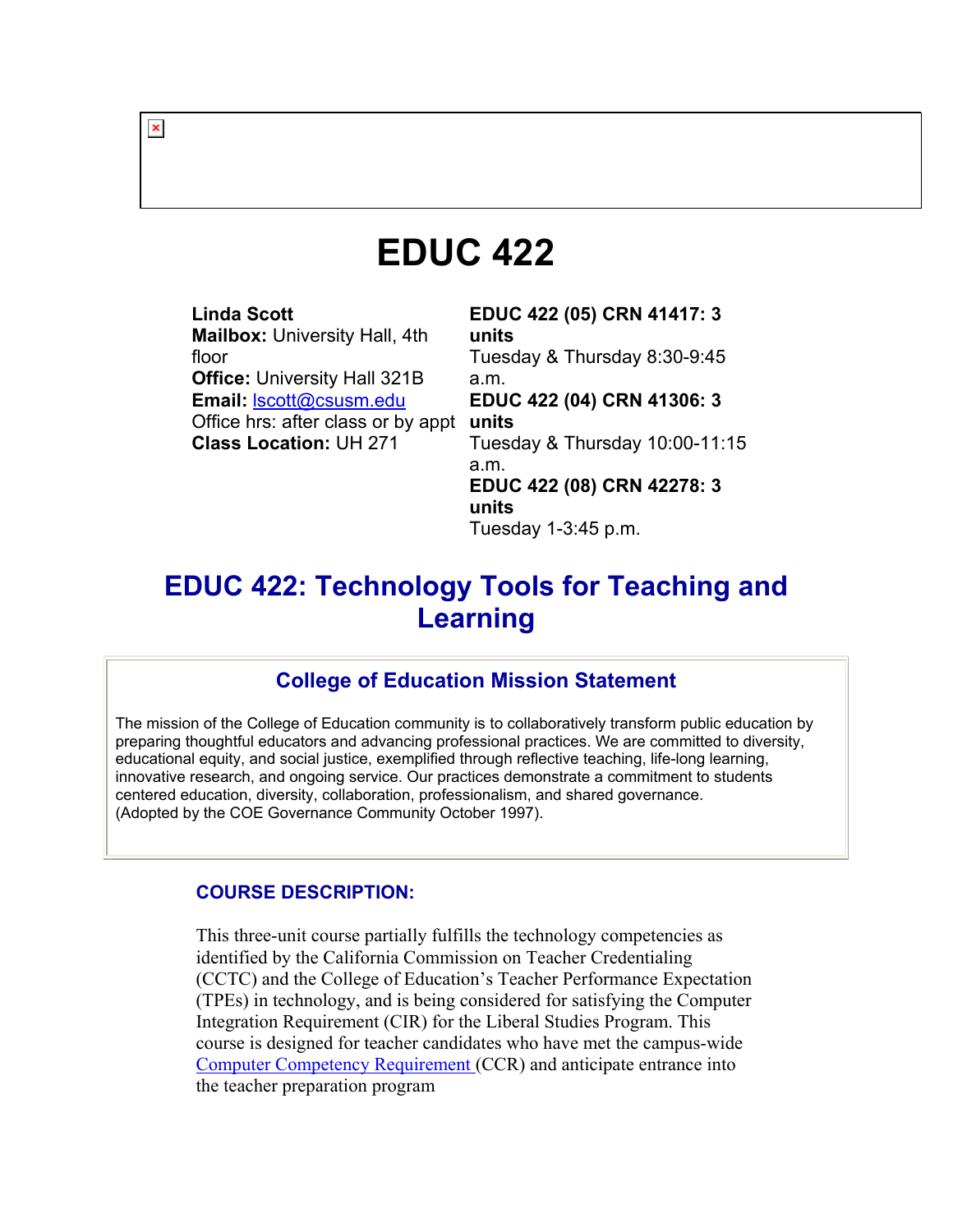This course focuses on the knowledge and skills necessary to apply education-oriented productivity tools, graphic organizers, database and spreadsheets, presentation tools, school-appropriate multimedia tools, and communication tools. This course prepares teacher candidates to apply specific educational technology-based applications in methods courses for implementation in teaching and learning with students as well as to their own professional growth. When entering the teacher education program, College of Education faculty assume teacher candidates have competency in the applications covered in this course, and, therefore, will make assignments requiring teacher candidates to apply these skills.

#### **STANDARD ALIGNMENT:**

The following program standard is addressed in this class:

Standard 9 – Using Technology in the Classroom

#### **Teacher Performance Expectation (TPE) Competencies:**

This course is designed to help teachers seeking the Multiple and Single Subjects Credential to develop the skills, knowledge, and attitudes necessary to assist schools and district in implementing an effective programs for all students. The successful candidate will be able to merge theory and practice in order to realize a comprehensive and extensive educational program for all students. The following Type's are addressed in this course:

#### **Primary Emphasis**

TPE 14 CSUSM– Educational Technology

#### **Secondary Emphasis:**

TPE 4 – Making Content Accessible

- TPE 5 Student Engagement
- TPE 6 Developmentally Appropriate Teaching Practices

TPE 7 – Teaching English Language Learners

TPE 12 – Professional, legal and ethical

TPE 13 – Professional Growth

#### **National Educational Technology Standards for Teachers**

#### **I. TECHNOLOGY OPERATIONS AND CONCEPTS.**

Teachers demonstrate a sound understanding of technology operations and concepts. Teachers:

A. demonstrate introductory knowledge, skills, and understanding of concepts related to technology (as described in the ISTE National Education Technology Standards for Students)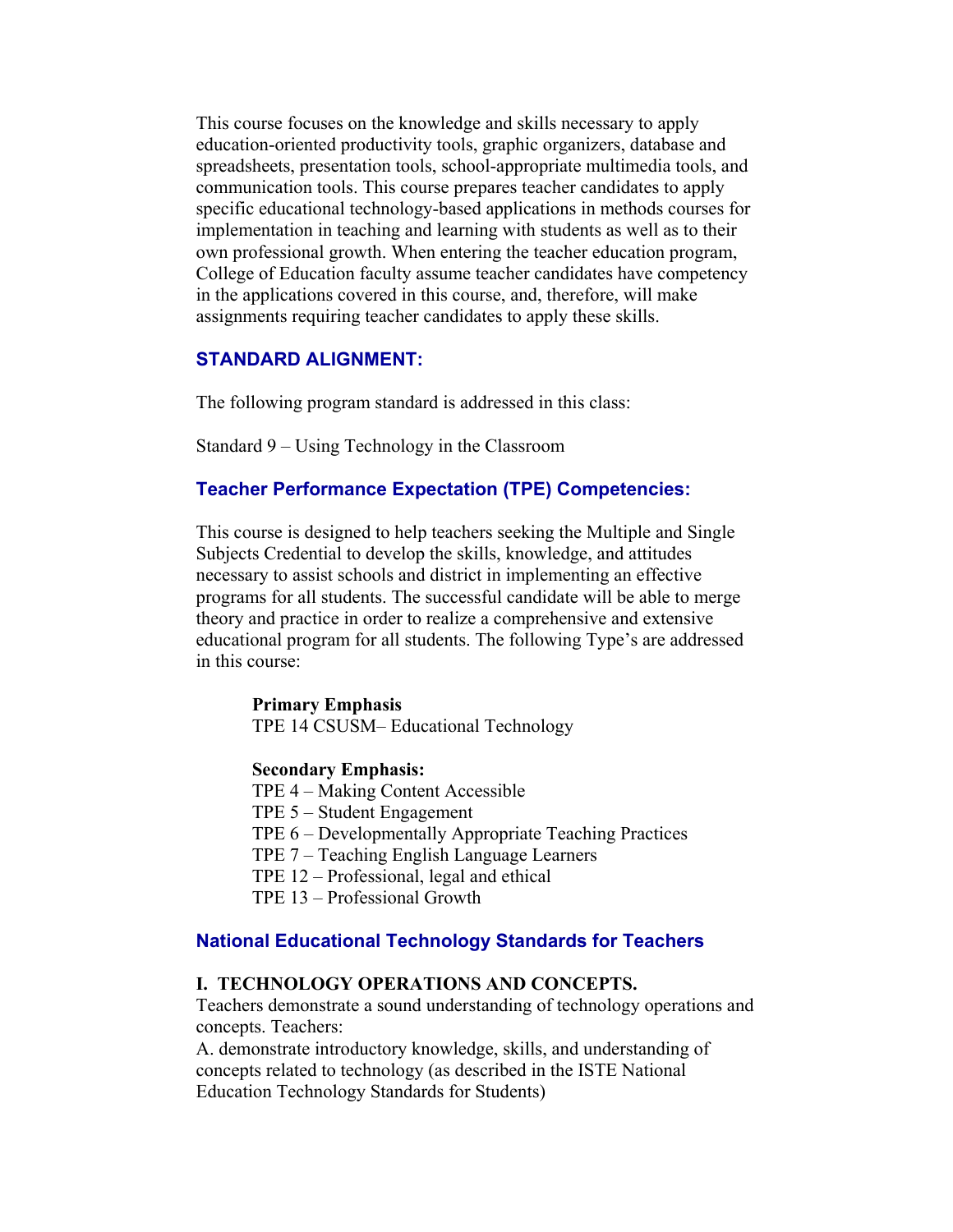B. demonstrate continual growth in technology knowledge and skills to stay abreast of current and emerging technologies

#### **V. PRODUCTIVITY AND PROFESSIONAL PRACTICE.**

Teachers use technology to enhance their productivity and professional practice. Teachers:

A. use technology resources to engage in ongoing professional development and lifelong learning.

B. continually evaluate and reflect on professional practice to make informed decisions regarding the use of technology in support of student learning.

C. apply technology to increase productivity.

D. use technology to communicate and collaborate with peers, parents, and the larger community in order to nurture student learning.

#### **VI. SOCIAL, ETHICAL, LEGAL, AND HUMAN ISSUES.**

Teachers understand the social,ethical,legal,and human issues surrounding the use of technology in PK-12 schools and apply those principles in practice. Teachers:

A. model and teach legal and ethical practice related to technology use.

B. apply technology resources to enable and empower learners with diverse backgrounds, characteristics, and abilities.

C. identify and use technology resources that affirm diversity

D. promote safe and healthy use of technology resources. E. facilitate equitable access to technology resources for all students.

#### **COURSE OBJECTIVES**:

Teacher candidates will demonstrate competency in using a set of educational technology tools that are applied in teaching and learning within the credential program and used in public school settings.

#### **PREREQUISITE**

The prerequisite for this course is completion of the campus-wide Computer Competency Requirement. This requirement can be fulfilled by successful completion of one of the following:

- Taking the CSUSM CCR assessment or equivalent course
- Completion of an approved computer literacy course at the community college level.

#### **REQUIRED TEXT AND MATERIALS**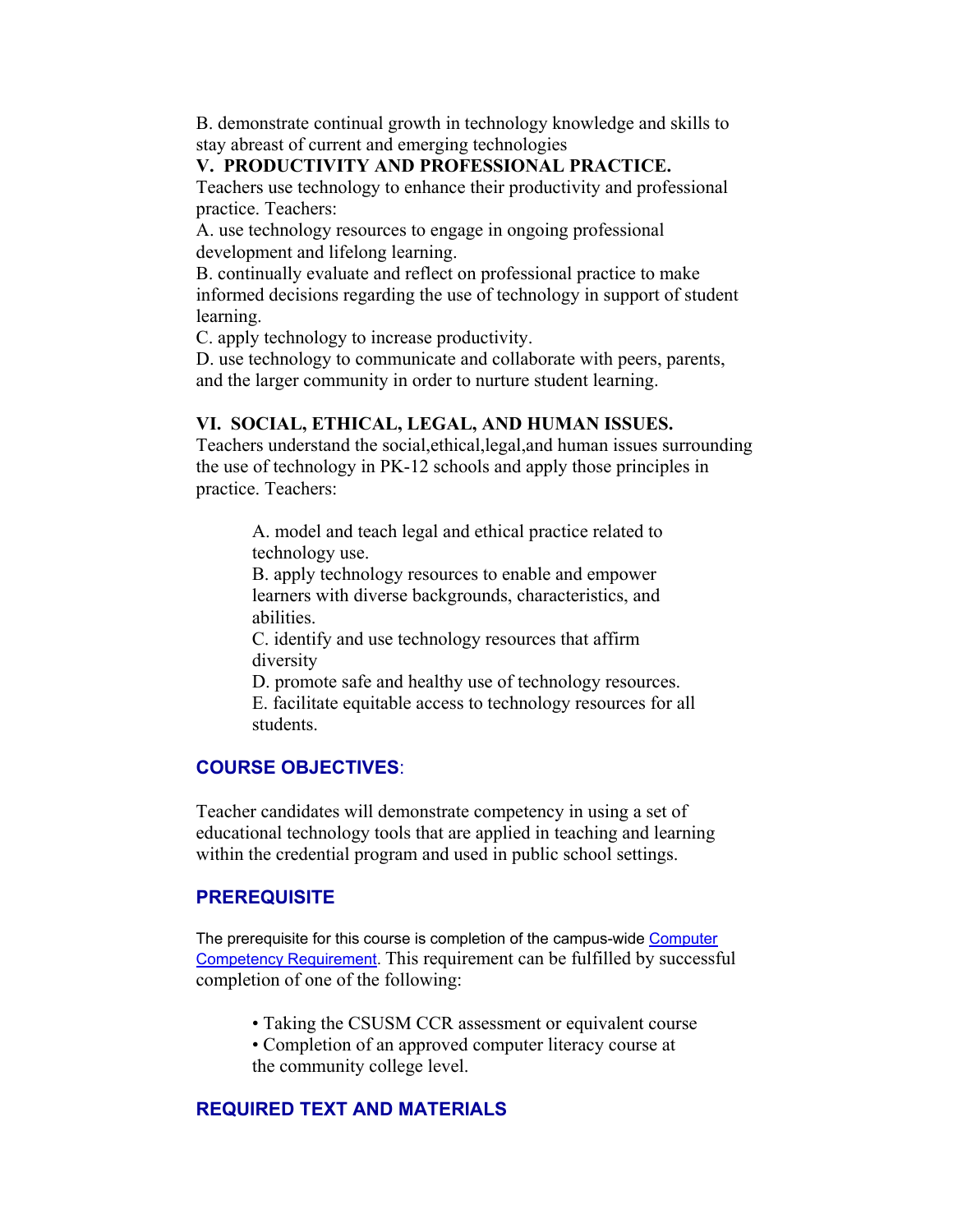• *Teachers Discovering Computers: Integrating Technology in the Classroom* (Shelly & Cashman)  $&$  Web site: http://www.scsite.com/tdc2/ This is a resources text that contains skill building information in the context of how a teacher can use the skills in teaching. There is a very information-rich, publisher-provided Web site associated with the text that provides additional practice and links to other resources.

• Zip Disk (100 MB PC formatted) - Label with your name, class # and time [or flash disk]

• At least two CD-R or CD-RW (1x-8x speed)

• Pay for Print Card: May be purchased in Academic Hall 202

#### **Optional Resources**

- ISTE/CUE Student Membership http://www.iste.org/CUE/ \$45.00 [highly recommended]
- *Connecting Curriculum and Technology* (ISTE) This is a volume produced by the professional association that contains the educational technology standards for students at all levels as well as sample lessons on how that standards can be implemented in teaching content. This book will be referred to in other CSUSM-COE courses. Supporting Web site http://www.iste.org
- Flash disk (optional) or a USB key-drive (128MB) or more with extension cable)

#### **ASSESSMENT**

In order to successfully complete this course, the assignments must be completed with at least at an acceptable level noted on assignment rubrics. In addition to the assignments described below, performance assessment on the teacher candidate's ability to perform tasks using the software will be assessed. Because the content of this course contributes to passage of multiple TPEs, successful completion is imperative. Failure to successfully complete this course will prohibit a teacher candidate from continuing in the program beyond the first semester. The percentage of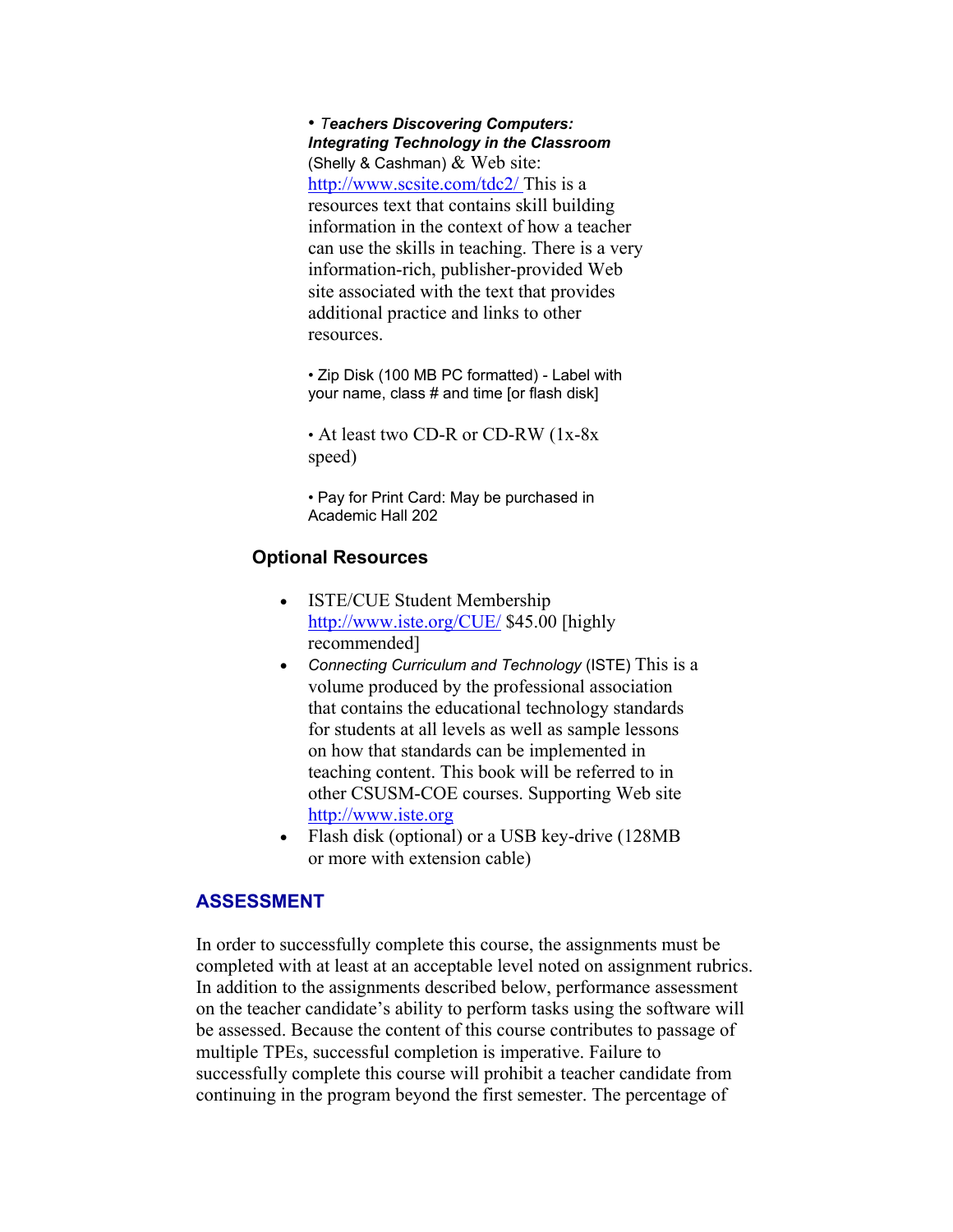weight of each assignment is noted next the description of the topic.

# **COURSE CONTENT**

The following themes will be address in the process of the course. Assignments relating to demonstrating competency in operating each of the educational tools will be assessed. Descriptions of the assignments will be available on the course Web site.

#### **Theme One: Productivity & Professional Practice 30%**

| <b>Points</b> | <b>Assignments</b> |  |
|---------------|--------------------|--|
|               |                    |  |

- 50 Journal 1
- 30 Excel Project
- 30 Newsletter
- 15 Backflip Links
- 15 PowerPoint
- 30 Web Page
- 100 Midterm
- 10 Letter of Introduction
- 20 Internet Activity
- **300 Total**

**Theme Two: Education Specific Software 30%**

#### **Ponts Assignments**

- 200 Software Evaluation Project
- 50 Inspiration/Kidspiration Project
- 50 Journal 2
- **300 Total**

#### **Theme Three: Portfolio 30%**

## **Points Assignments** 15 Position Paper Proposal

- 
- 100 Position Paper
- 35 Copyright/Fair Use Project
- 150 Portfolio
- **300 Total**

#### **Class Investment (Attendance, participation and attitude) 10%**

Your investment in this class is demonstrated through regular, prompt class attendance and participation; through active, constructive and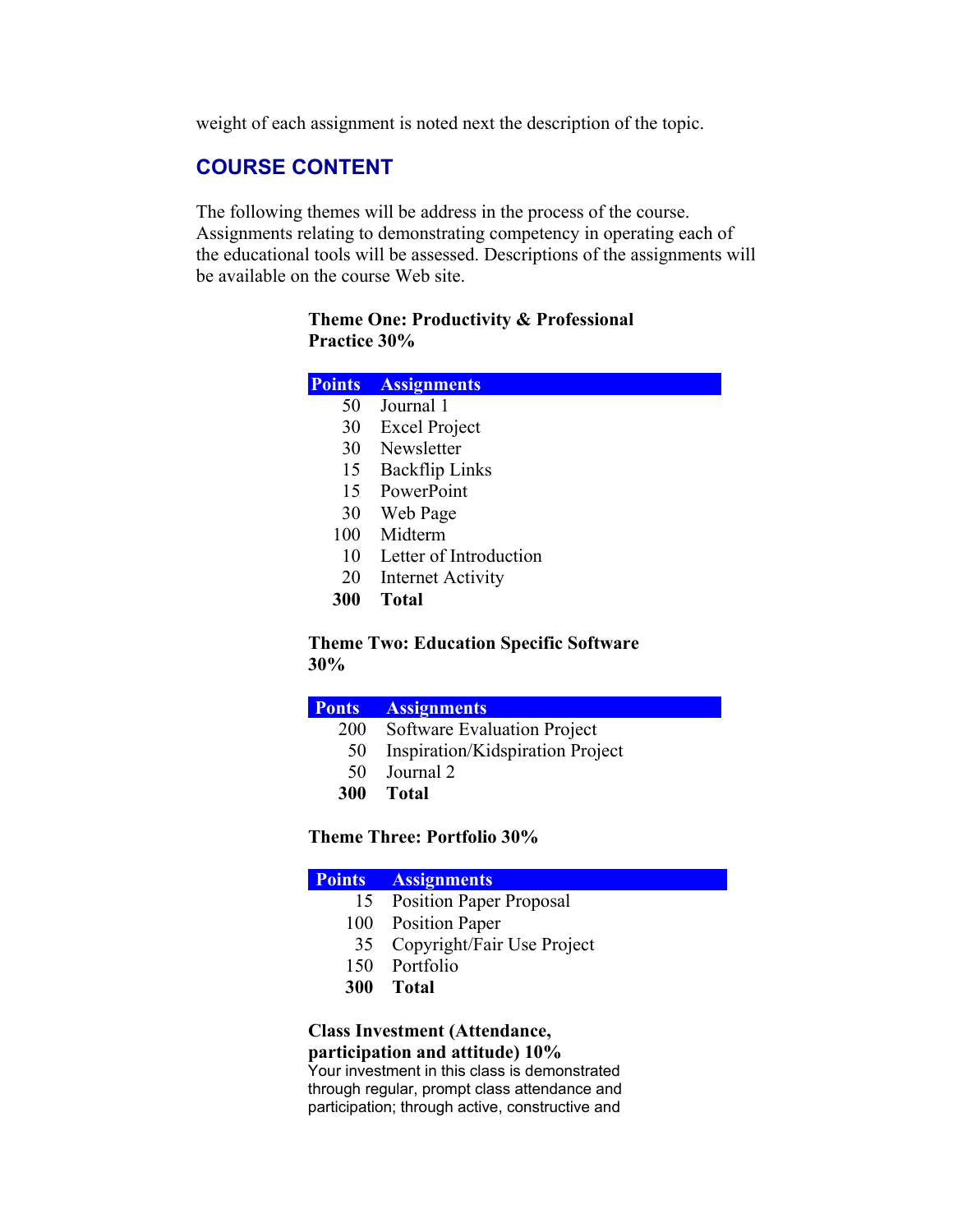creative contributions (both online and in class); and through participation in cooperative, collaborative learning. **100 Points**

**Homework:** Because of the interactive nature of the class, students will be expected to have their assignments completed and turned in on time. All assignments are due at the beginning of the class period. Late assignments will only be accepted if there are extenuating circumstances approved by the instructor.

#### Grading is calculated on the standard of

| $94 - 100 = A$  | $80 - 83 = B$   | $70 - 73 = C$  |
|-----------------|-----------------|----------------|
| $90 - 93 = A$   | $77 - 79 = C +$ | $60 - 69 = D$  |
| $87 - 89 = B +$ | $74 - 76 = C$   | below $60 = F$ |
| $84 - 86 = B$   |                 |                |

# **Attendance Policy**

Due to the dynamic and interactive nature of this course, all students are expected to attend specifically designated classes and communicate regularly with email study groups and instructor to participate in learning activities. Attendance is measured by the degree of active participation both online and in class, the quality of lab work assignments, and the degree of investment as evidenced by positive interaction with instructor and peers. Should the student have extenuating circumstances, s/he should contact the instructor as soon as possible.

# **Plagiarism and Cheating**

Please be sure to read and understand the university policy on plagiarism and cheating, as it will be strictly enforced. Academic dishonestly will not be tolerated and will result in a failing grade for this course and will be reported to the University.

# **Authorization to Teach English Language Learner**

The CSUSM credential program has been specifically designed to prepare teachers for the diversity of languages often encountered in California public school classrooms. The authorization to teach English learners is met through the infusion of content and experiences within the credential